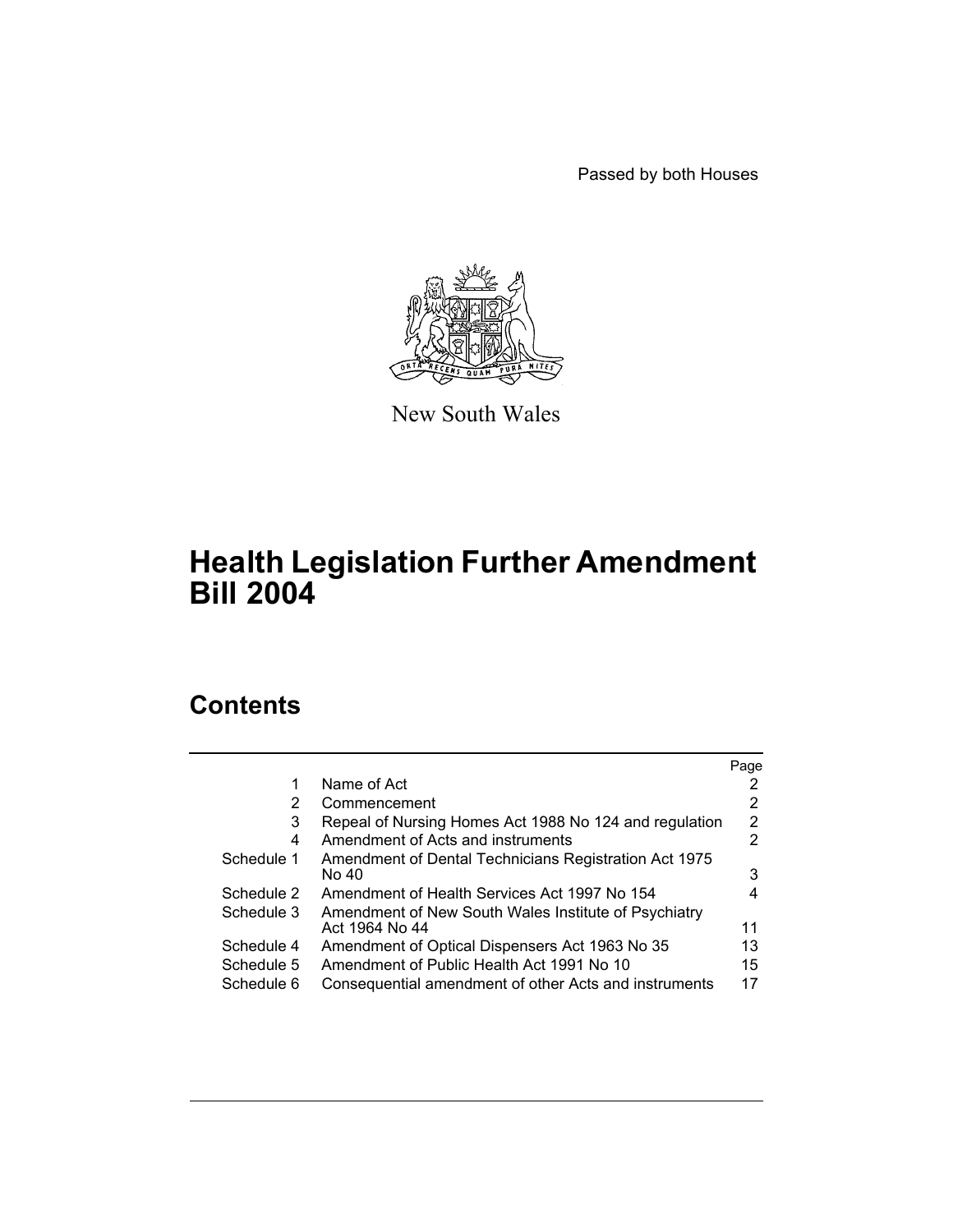*I certify that this PUBLIC BILL, which originated in the LEGISLATIVE ASSEMBLY, has finally passed the LEGISLATIVE COUNCIL and the LEGISLATIVE ASSEMBLY of NEW SOUTH WALES.*

> *Clerk of the Legislative Assembly. Legislative Assembly, Sydney, , 2004*



New South Wales

# **Health Legislation Further Amendment Bill 2004**

Act No , 2004

An Act to repeal the *Nursing Homes Act 1988* and a regulation made under that Act and to make miscellaneous amendments to various Acts and instruments that relate to health and associated matters; and for other purposes.

*I have examined this Bill, and find it to correspond in all respects with the Bill as finally passed by both Houses.*

*Chairman of Committees of the Legislative Assembly.*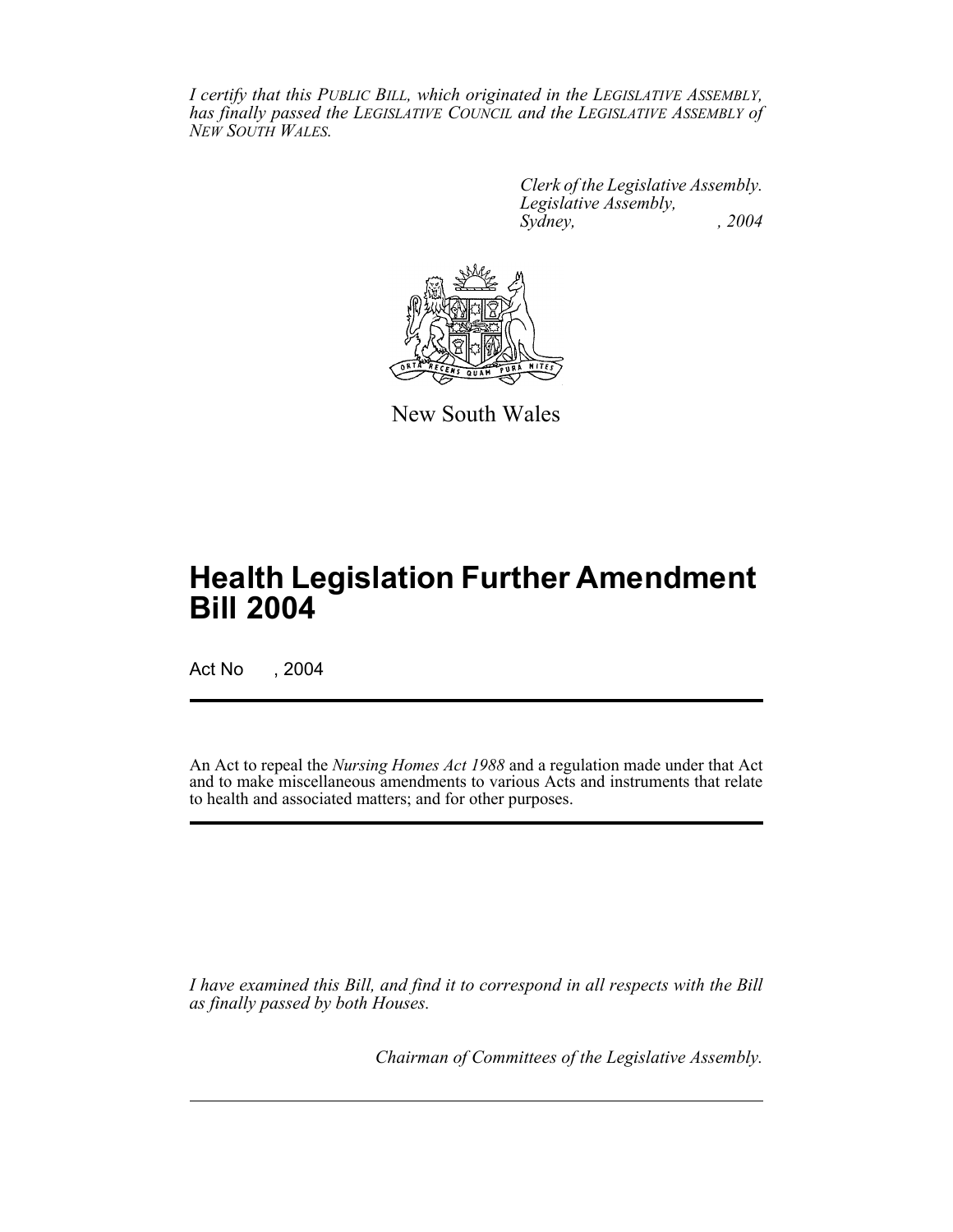### **The Legislature of New South Wales enacts:**

### **1 Name of Act**

This Act is the *Health Legislation Further Amendment Act 2004*.

### **2 Commencement**

This Act commences on a day or days to be appointed by proclamation.

### **3 Repeal of Nursing Homes Act 1988 No 124 and regulation**

The following are repealed:

- (a) the *Nursing Homes Act 1988*,
- (b) the *Nursing Homes Regulation 1996*.

### **4 Amendment of Acts and instruments**

Each Act and instrument specified in Schedules 1–6 is amended as set out in those Schedules.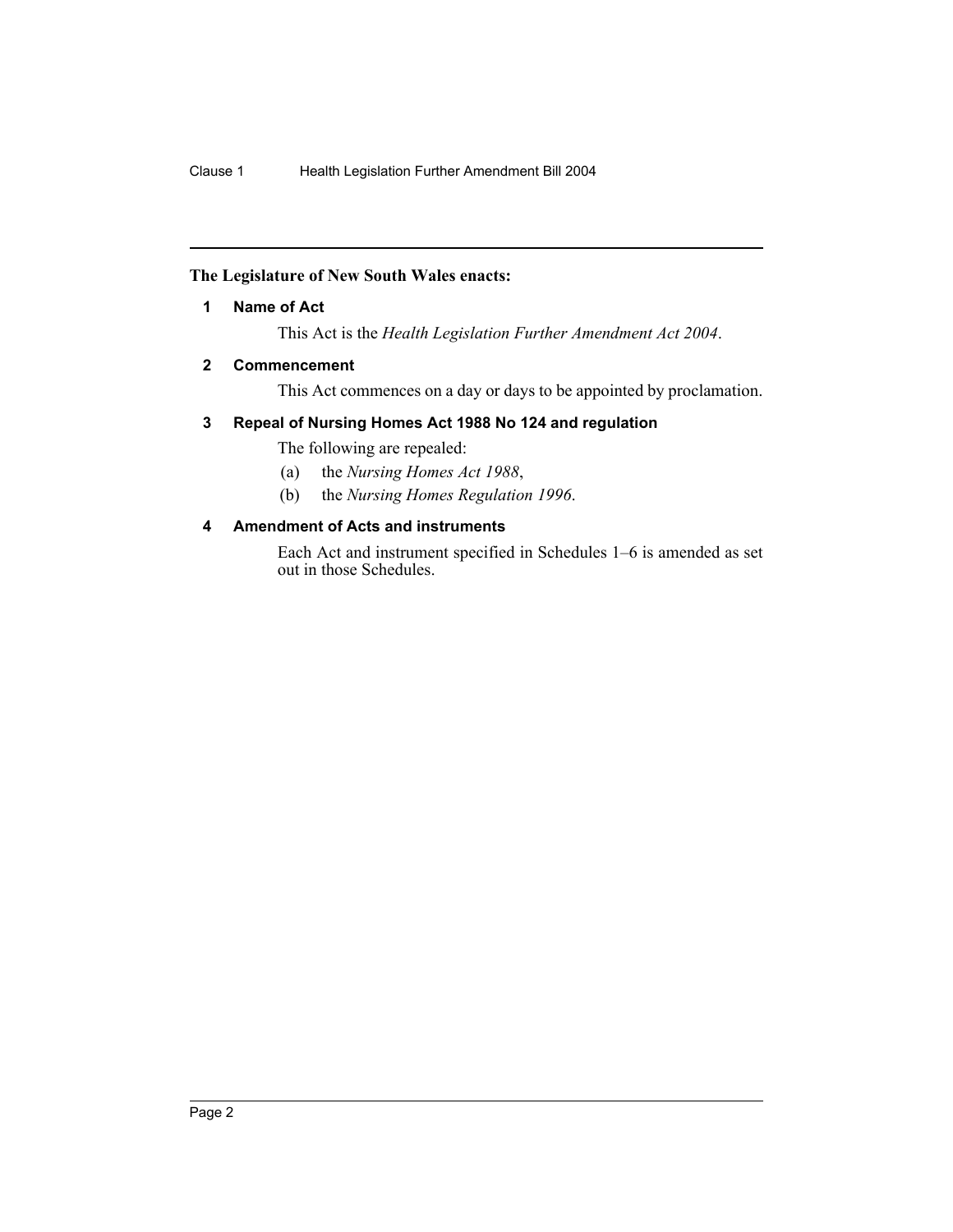Amendment of Dental Technicians Registration Act 1975 No 40 Schedule 1

# **Schedule 1 Amendment of Dental Technicians Registration Act 1975 No 40**

(Section 4)

### **[1] Section 33 Penalty**

Omit "5 penalty units". Insert instead "50 penalty units".

# **[2] Section 35 Regulations**

Omit "2 penalty units" from section 35 (4). Insert instead "10 penalty units".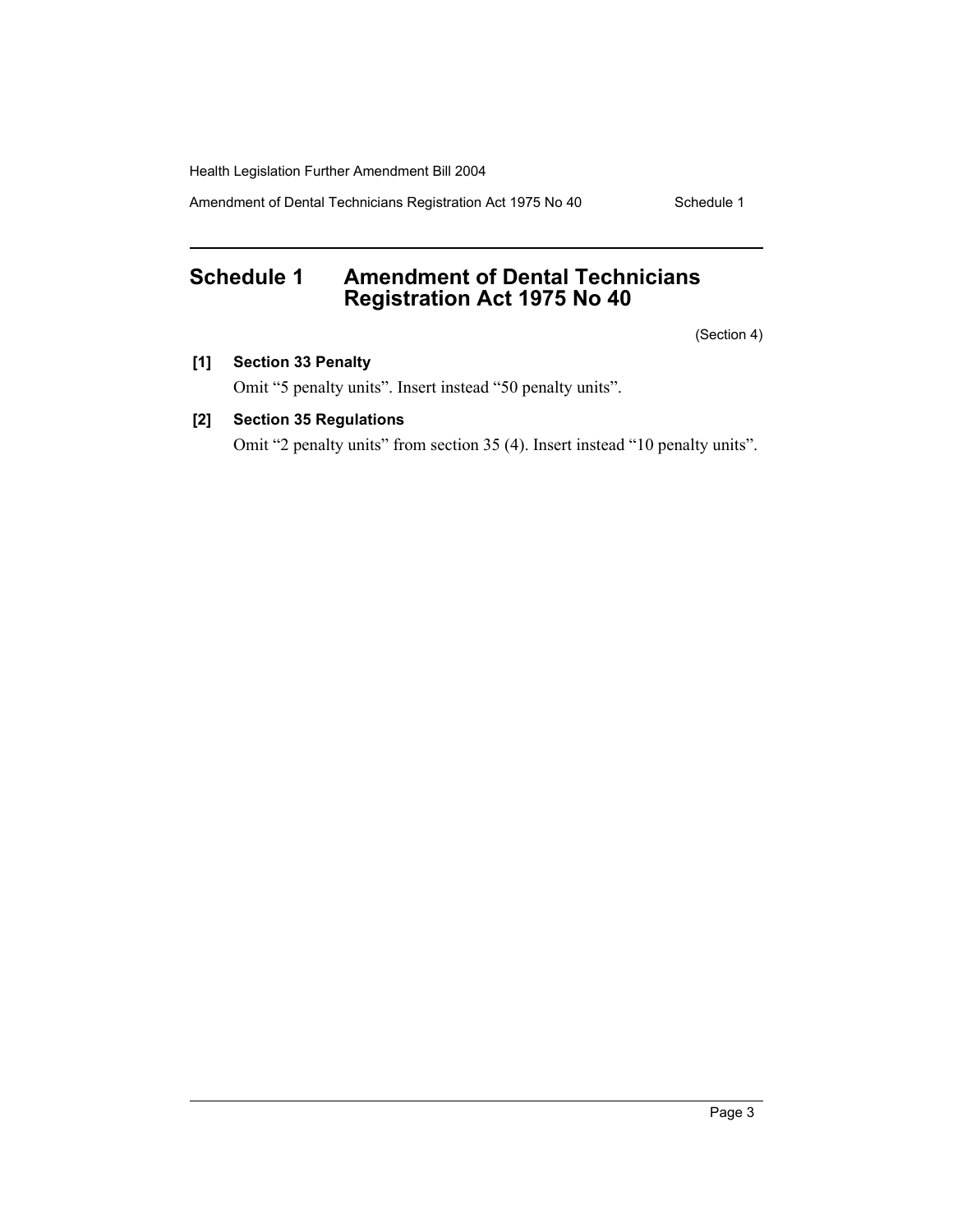Schedule 2 Amendment of Health Services Act 1997 No 154

# **Schedule 2 Amendment of Health Services Act 1997 No 154**

(Section 4)

#### **[1] Section 6 What is the public health system?**

Insert at the end of section 6 (c):

, and

(d) the Public Health System Support Division of the Health Administration Corporation.

#### **[2] Section 16 Who constitutes the NSW Health Service?**

Insert at the end of section 16 (c):

, and

(d) all persons employed in the Public Health System Support Division of the Health Administration Corporation.

#### **[3] Section 116 Transfers of employees in NSW Health Service**

Omit "of a public health organisation from one position in the NSW Health Service" from section 116 (1).

Insert instead "in the NSW Health Service from one position in the Service".

#### **[4] Section 116 (1) (a) (i)**

Insert "that employs the employee" after "by the organisation".

#### **[5] Section 116 (2)**

Omit "public health" wherever occurring.

#### **[6] Chapter 10 Administration of the public health system**

Insert after the matter relating to Part 1 in the Introduction to the Chapter:

Part 1A enables the Health Administration Corporation (the *Corporation*) to provide health support services to public health organisations and, with the Minister's approval, to provide health support services or corporate or other services, by contract or agreement, to other persons. A Public Health System Support Division of the Corporation is established and the persons employed in that Division are employed in connection with public health organisations and the public hospitals that they control and are to carry out the Corporation's function of providing health support services to those organisations. The Corporation may delegate its functions under Part 1A to a person or an appointed body. The Director-General may transfer staff of a public health organisation to the Corporation for the purpose of exercising those functions and the Director-General may authorise the Corporation to make use of the services of any of the staff of a public health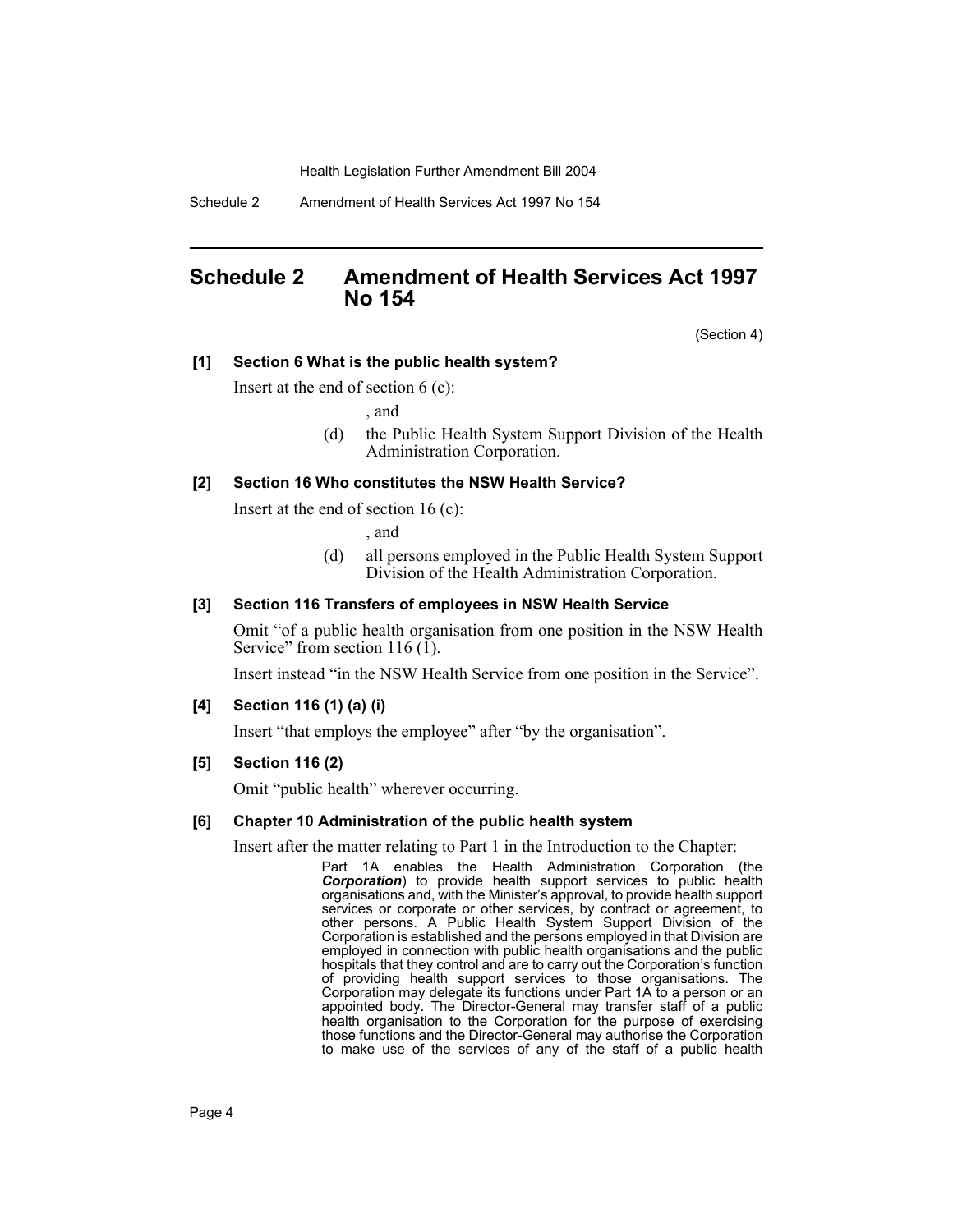Amendment of Health Services Act 1997 No 154 Schedule 2

organisation. The Minister may require a public health organisation to acquire health support services from the Corporation or some other specified person.

#### **[7] Chapter 10, Part 1A**

Insert after Part 1:

# **Part 1A Provision of health support services**

### **126A Definitions**

In this Part:

*appointed body* means a committee, board or other body of persons appointed under section 126C by the Corporation. *Corporation* means the Health Administration Corporation. **Note.** The term *health support service* is defined in the Dictionary.

#### **126B Corporation to provide health support services**

- (1) The Corporation may provide health support services to public health organisations and the public hospitals that they control.
- (2) There is established a Public Health System Support Division in the Corporation.
- (3) The persons employed by the Corporation in the Public Health System Support Division are employed in connection with public health organisations and the public hospitals that they control and are to carry out the Corporation's function under subsection (1).
- (4) The Corporation may also, with the approval of the Minister, make and enter into contracts or agreements with any person other than a public health organisation for the provision of health support services or corporate or other services to that person.
- (5) The Corporation may determine the fees and charges payable for any service provided by or on behalf of the Corporation under this section.
- (6) The Corporation may delegate its functions under this section to a person or appointed body.
- (7) A delegate may subdelegate to any person or appointed body some or all of any function delegated under this section if the delegate is authorised in writing to do so by the delegator.
- (8) Section 21 of the *Health Administration Act 1982* does not apply in relation to the functions under this section.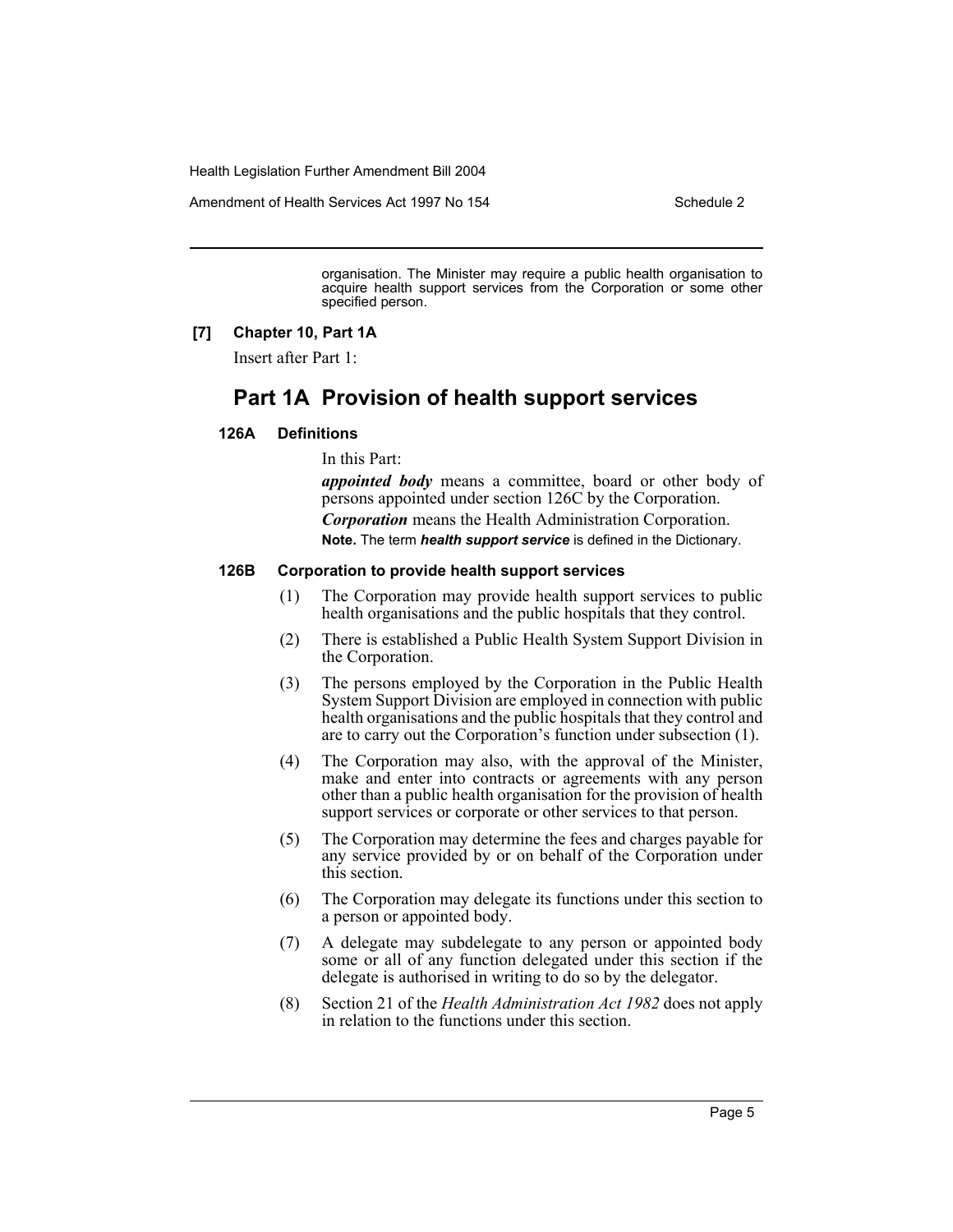Schedule 2 Amendment of Health Services Act 1997 No 154

(9) Nothing in this section limits the Corporation's functions under this or any other Act or law.

#### **126C Appointed bodies**

- (1) The Corporation may appoint a committee, board or other body for the purposes of this Part.
- (2) An appointed body is to consist of such members appointed by the Corporation as the Corporation thinks fit.
- (3) The procedure of an appointed body is to be determined by the Corporation or (subject to any determination of the Corporation) by the appointed body.
- (4) A member of an appointed body holds office for such period (not exceeding 5 years) as is specified in the member's instrument of appointment, but is eligible (if otherwise qualified) for re-appointment.
- (5) The Corporation may terminate the appointment of a member of an appointed body at any time for any or no reason by notice in writing to the member.
- (6) A member of an appointed body is entitled to such fees and allowances as the Corporation may determine from time to time.
- (7) A member of an appointed body is not personally liable for any act or omission done or omitted to be done in good faith for the purposes of this Part.
- (8) If subsection (7) prevents liability attaching to a member of an appointed body, the liability attaches instead to the Corporation.

#### **126D Transfer of staff to Corporation**

- (1) The Director-General may, by order in writing, transfer such of the staff of a public health organisation as are specified in the order (either individually or by reference to a class of persons) to the Corporation for the purpose of exercising the Corporation's function under section 126B (1).
- (2) The members of staff of a public health organisation who are transferred to the Corporation by such an order are to be regarded for all purposes as having become employees of the Corporation, in accordance with the terms of the order, on a day specified in the order as being the day on which the transfer takes effect.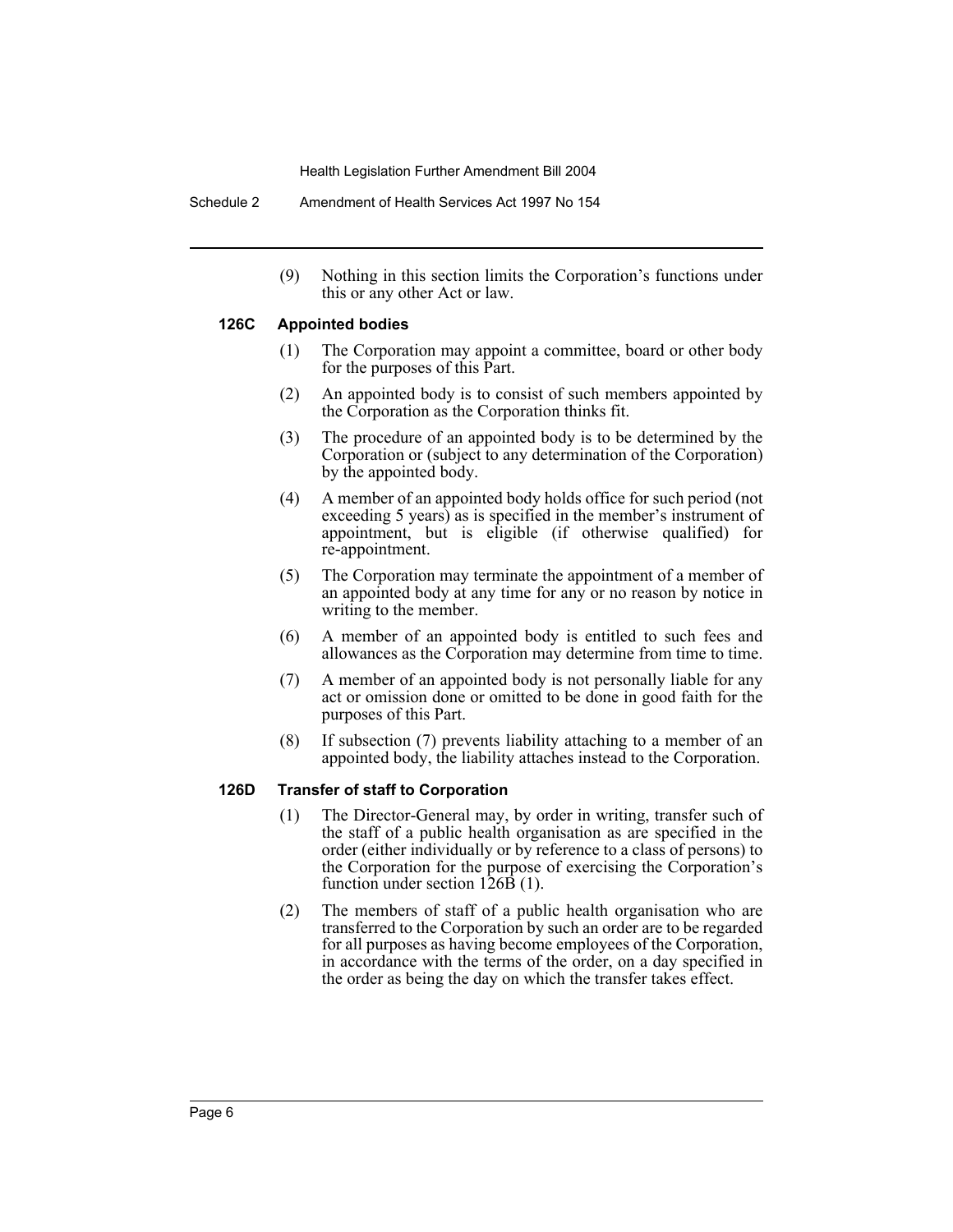Amendment of Health Services Act 1997 No 154 Schedule 2

- (3) A person who is a member of staff of a public health organisation and who is transferred under this section:
	- (a) is (until other provision is duly made by this or any other Act or law) to be employed in accordance with any relevant statutory provisions, awards, agreements and determinations that would have applied to the person if the person had not been transferred but had instead remained as a member of the staff of the public health organisation from which the person was transferred, and
	- (b) retains any rights to annual leave, extended service leave, sick leave, and other forms of leave, accrued or accruing in the person's employment with the public health organisation, and
	- (c) retains any other right or entitlement that may be prescribed for the purposes of this section, and
	- (d) is not entitled to receive any payment or other benefit merely because the person ceases to be a member of staff of the public health organisation, and
	- (e) is not entitled to claim, both under this Act and under any other Act or law, dual benefits of the same kind for the same period of service, and
	- (f) is employed in the Public Health System Support Division of the Corporation.

#### **126E Corporation may use staff of public health organisation**

- (1) The Director-General may, by order in writing, authorise the Corporation to make use of the services of such of the staff of a public health organisation as are specified in the order (either individually or by reference to a class of persons) for the purpose of exercising the Corporation's functions under section 126B.
- (2) Staff that are subject to an order under subsection (1) are subject to the control and direction of the Corporation to the extent specified or referred to in that order.
- (3) An order under subsection (1) may specify that staff are to be subject to the control and direction of the Corporation on a full-time and ongoing basis.
- (4) Except in so far as an order under subsection (1) otherwise provides, the Corporation may, by instrument in writing, authorise another person or appointed body to exercise the control and direction of any staff that are subject to the order, and may, in like manner, revoke, wholly or in part, any such authority.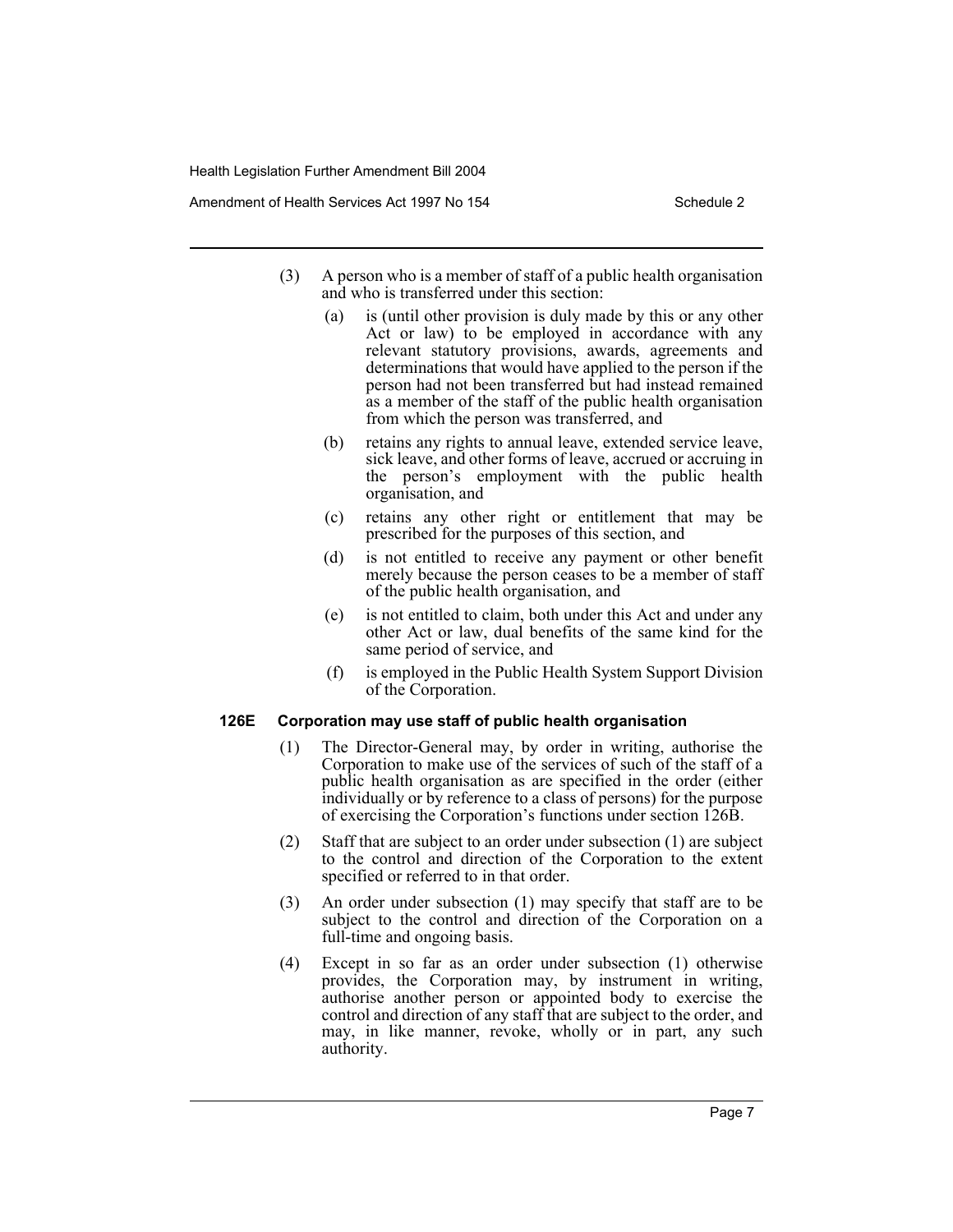Schedule 2 Amendment of Health Services Act 1997 No 154

- (5) Staff that are subject to an order under subsection (1) remain members of staff of the public health organisation and do not become employees of the Corporation despite any other provision of this Act or of any other law or of any provision of the order.
- (6) This section is not limited by section 7 of the *Health Administration Act 1982*.

#### **126F Obligations and rights under Occupational Health and Safety Act 2000 and other legislation**

- (1) For the purposes of the *Occupational Health and Safety Act 2000* and the employer liability legislation, the Corporation has the functions and liabilities of an employer in respect of a person who is the subject of an order under section  $126E(1)$ .
- (2) A public health organisation, and any person concerned in the management of the organisation, is not liable for an offence under the *Occupational Health and Safety Act 2000* or the employer liability legislation arising out of an act or omission done or omitted to be done by a member of staff of that organisation while the member of staff is under the control and direction of the Corporation, but only if that liability attaches solely because the member of staff is an employee of the public health organisation or of a person concerned in the management of the organisation.
- (3) In this section:

*employer liability legislation* means:

- (a) instruments under the *Occupational Health and Safety Act 2000*, and
- (b) associated occupational health and safety legislation within the meaning of that Act, and
- (c) any other Act or instrument under an Act that makes an employer liable for an act or omission of an employee, or for an act or omission of the employer in relation to an employee, being a law prescribed by the regulations for the purposes of this section.

#### **126G Minister may direct public health organisation to enter contracts with Corporation and others**

- (1) The Minister may, by order in writing, from time to time:
	- (a) require a public health organisation to acquire specified health support services from the Corporation or some other specified person if and when such services are required, and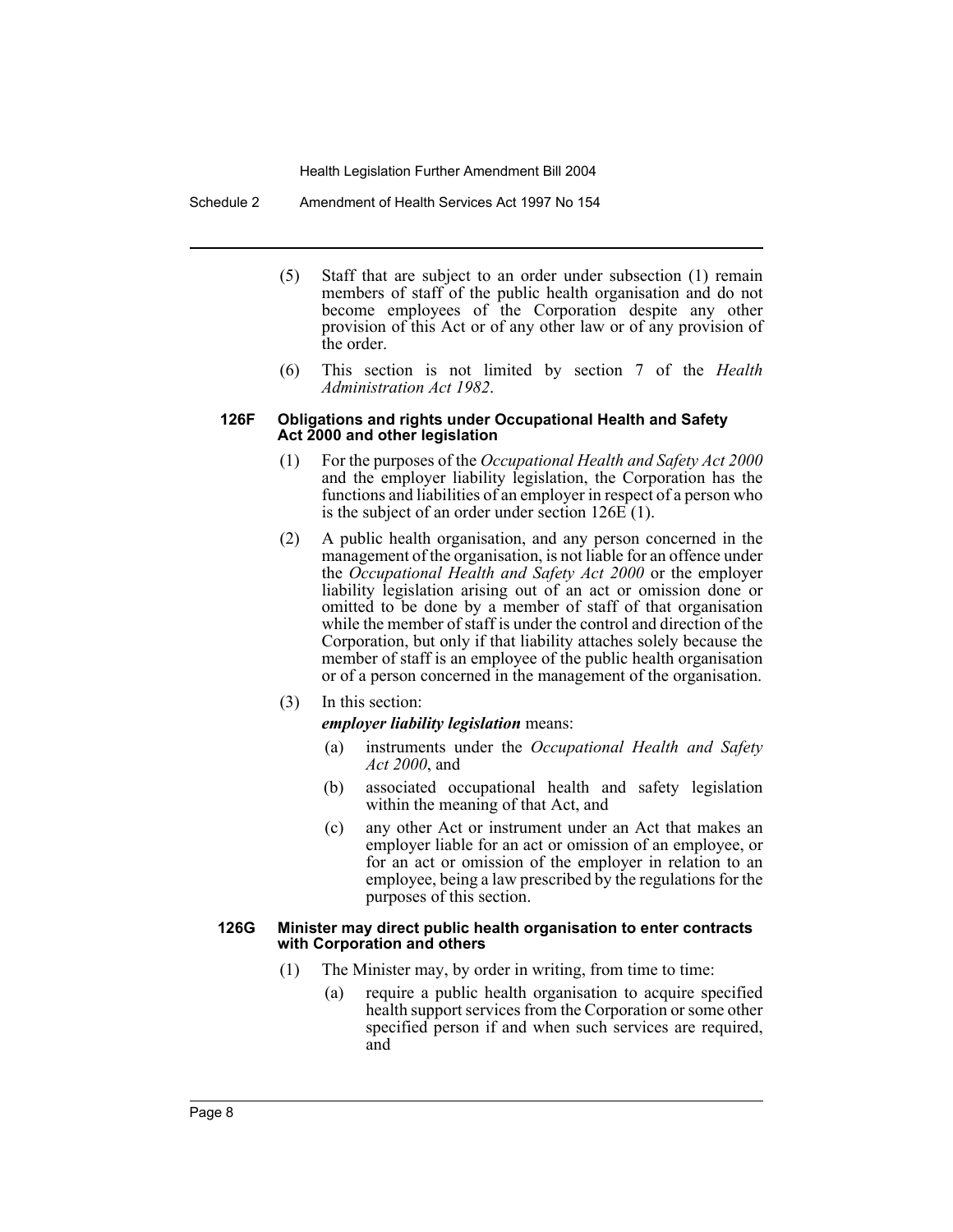Amendment of Health Services Act 1997 No 154 Schedule 2

- (b) give a public health organisation any necessary directions for the purposes of paragraph (a).
- (2) The following conduct is specifically authorised by this Act for the purposes of the *Trade Practices Act 1974* of the Commonwealth and the *Competition Code of New South Wales*:
	- (a) a requirement or direction of the Minister given under subsection  $(1)$ ,
	- (b) the entering or making of a contract, agreement, arrangement or understanding as the result of such a requirement or direction,
	- (c) conduct authorised or required by or under the terms or conditions of any such contract, agreement, arrangement or understanding,
	- (d) any conduct of the Corporation in carrying out its functions or exercising its powers under this Part,
	- (e) any conduct of a public health organisation, its agents, a person concerned in the management of the organisation or a person who is engaged or employed by the organisation:
		- (i) in relation to obtaining health support services in accordance with this Part, or
		- (ii) in complying with a requirement or direction of the Minister given under subsection (1).
- (3) Conduct authorised by subsection (2) is authorised only to the extent (if any) that it would otherwise contravene Part IV of the *Trade Practices Act 1974* of the Commonwealth and the *Competition Code of New South Wales*.

#### **126H Consent of affiliated health organisations required for certain orders**

- (1) The Director-General may not make an order under section 126D (1) or 126E (1) in relation to the staff of an affiliated health organisation unless the Director-General has obtained the written consent of the organisation to the making of the order.
- (2) The Minister may not make an order under section 126G (1) that requires or directs an affiliated health organisation to do, or omit to do, anything unless the Minister has obtained the written consent of the organisation to the requirement or direction.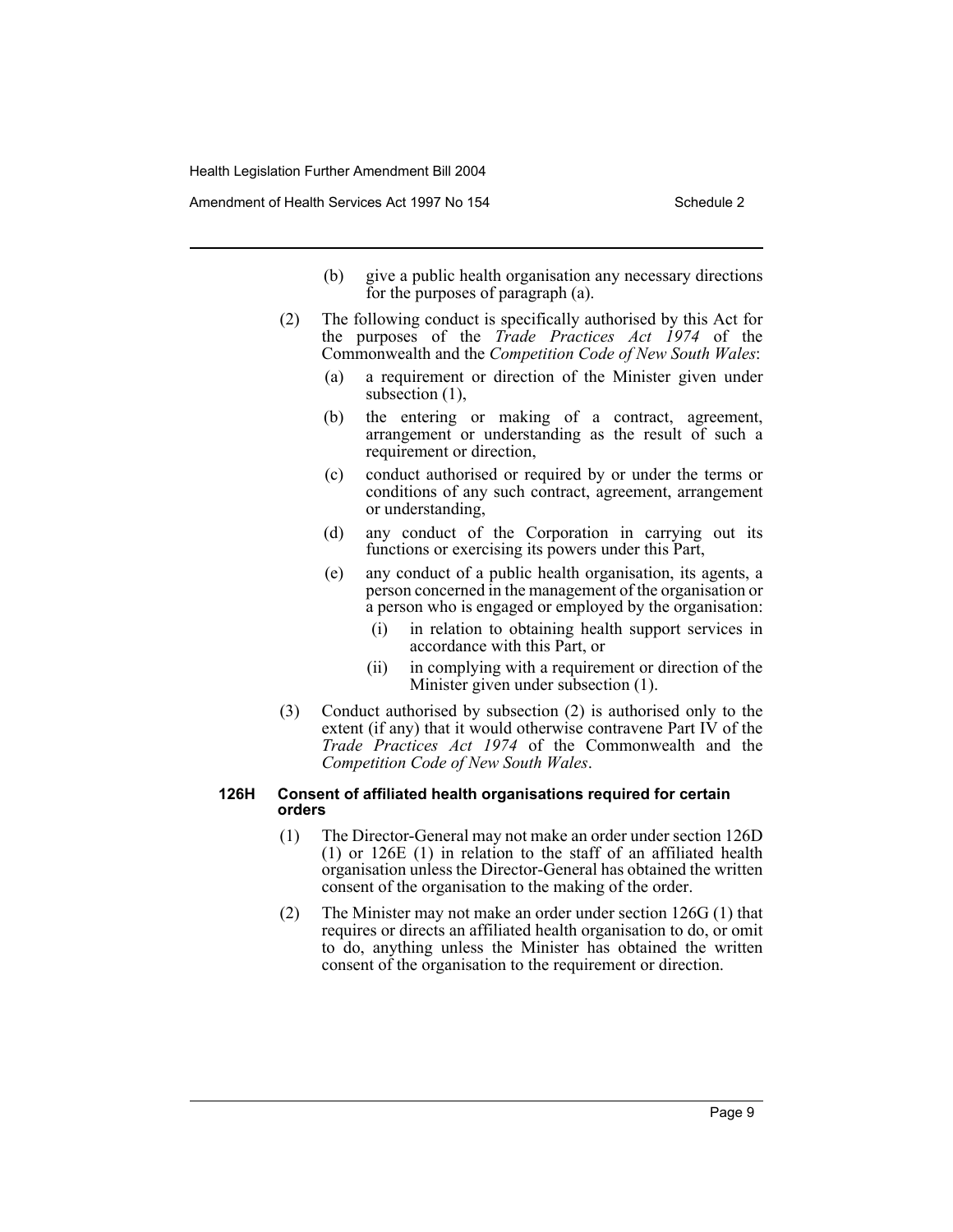Schedule 2 Amendment of Health Services Act 1997 No 154

### **[8] Schedule 7 Savings and transitional provisions**

Insert at the end of clause 1 (1):

*Health Legislation Further Amendment Act 2004* (but only to the extent that it amends this Act)

### **[9] Dictionary**

Omit "supply" from paragraph (b) of the definition of *health support service*. Insert instead "procurement or supply (or both)".

### **[10] Dictionary, definition of "health support service"**

Insert at the end of paragraph (c):

, or

(d) the provision of corporate services to providers of health services,

and includes a service prescribed by the regulations.

### **[11] Dictionary, definition of "nursing home"**

Omit "the *Nursing Homes Act 1988*".

Insert instead "the *Public Health Act 1991*".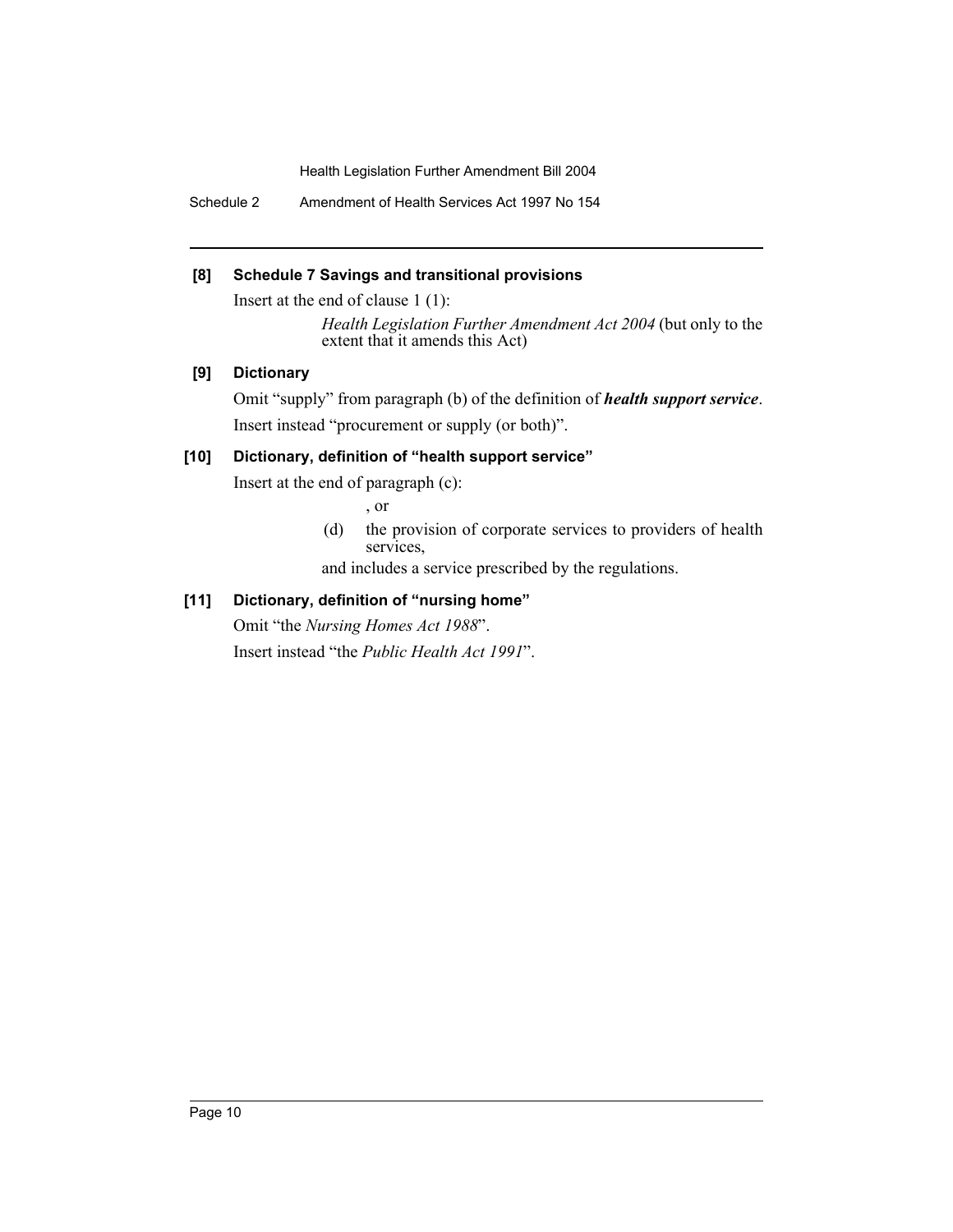Amendment of New South Wales Institute of Psychiatry Act 1964 No 44 Schedule 3

# **Schedule 3 Amendment of New South Wales Institute of Psychiatry Act 1964 No 44**

(Section 4)

#### **[1] Section 2 Definitions**

Omit "Part 2 of the *Public Sector Management Act 1988*" from the definition of *Director*.

Insert instead "Chapter 2 of the *Public Sector Employment and Management Act 2002*".

### **[2] Section 2**

Insert in alphabetical order:

*exercise* a function includes perform a duty. *function* includes a power, authority or duty.

#### **[3] Section 4 Objects of the Institute**

Omit ", subject to the approval of the Minister," from section 4 (3).

### **[4] Section 7 Public Sector Employment and Management Act 2002 not to apply to members other than Director**

Omit "*Public Sector Management Act 1988*".

Insert instead "*Public Sector Employment and Management Act 2002*".

#### **[5] Sections 20 and 20A**

Omit section 20. Insert instead:

### **20 Staff of Institute**

- (1) The Director and the staff of the Institute are (subject to this section) to be employed under Chapter 2 of the *Public Sector Employment and Management Act 2002*.
- (2) The Institute may, with the approval of the Minister, employ such other persons possessing medical, scientific or technical or other para-medical qualifications as may be necessary for carrying out the provisions of this Act. Chapter 2 of the *Public Sector Employment and Management Act 2002* does not apply to the employment of any such staff.
- (3) Salaries and fees payable pursuant to subsection (2) are to be part of the costs of administration of this Act.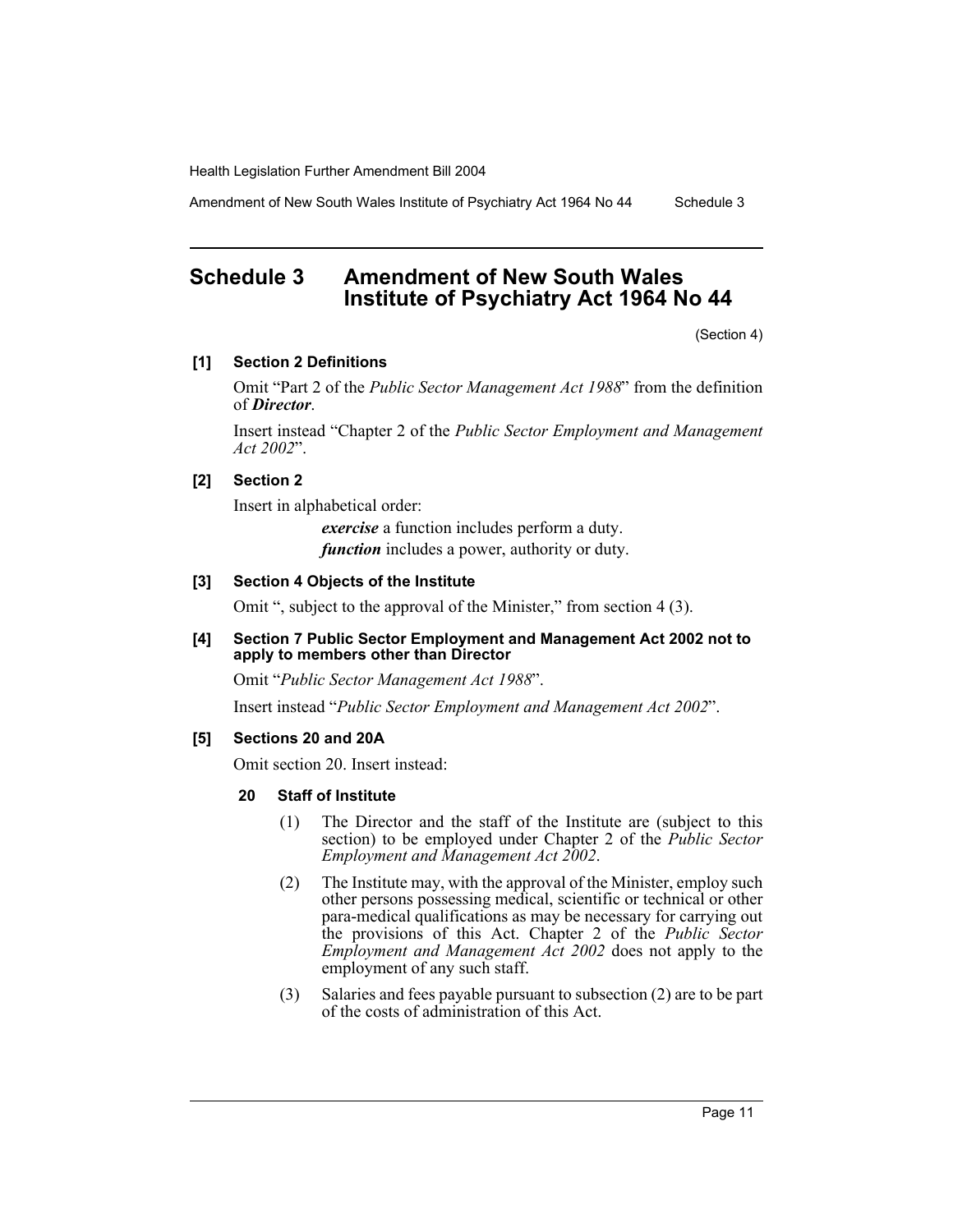Schedule 3 Amendment of New South Wales Institute of Psychiatry Act 1964 No 44

(4) The Institute may arrange for the use of the services of any staff or facilities of a government agency, with the approval of the agency concerned and the Minister. Any person whose services the Institute makes use of under this subsection is, for the purposes of this Act, taken to be a member of staff of the Institute.

### **20A Delegation**

The Institute may delegate the exercise of any function of the Institute under this Act (other than this power of delegation) to:

- (a) any member of staff of the Institute, or
- (b) a person of a class prescribed by the regulations.

### **[6] Schedule 1 Savings and transitional provisions**

Insert at the end of clause 1 (1):

*Health Legislation Further Amendment Act 2004* (but only to the extent that it amends this Act)

# **[7] Schedule 1, Part 3**

Insert after Part 2:

# **Part 3 Provisions consequent on enactment of Health Legislation Further Amendment Act 2004**

# **6 Re-enactment of section 20**

The substitution of section 20 by the *Health Legislation Further Amendment Act 2004* does not affect the employment (including the terms of employment) of any person employed by the Institute immediately before the substitution of that section.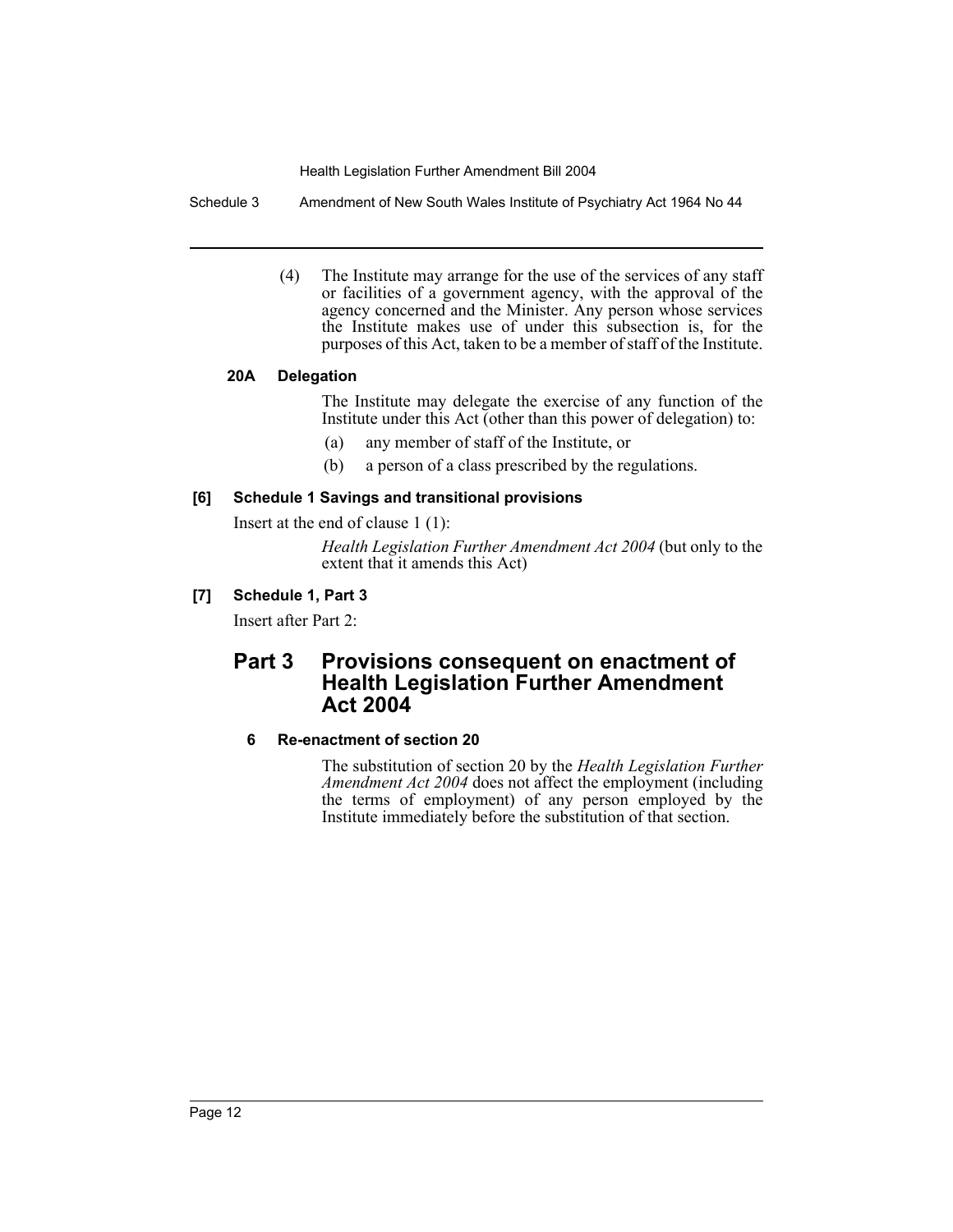Amendment of Optical Dispensers Act 1963 No 35 Schedule 4

# **Schedule 4 Amendment of Optical Dispensers Act 1963 No 35**

(Section 4)

### **[1] Section 2 Definitions**

Omit the definition of *Optical appliance* from section 2 (1). Insert instead: *Optical appliance* means:

- (a) contact lenses, spectacle lenses or any other appliance designed to correct, remedy or relieve any refractive abnormality or defect of sight, or
- (b) contact lenses other than those referred to in paragraph (a).

### **[2] Section 29A**

Omit the section. Insert instead:

#### **29A Supply of optical appliance pursuant to prescription**

An optical dispenser must not supply an optical appliance to any person unless:

- (a) the optical dispenser does so pursuant to a prescription written by a person whom the optical dispenser reasonably believes to be qualified, pursuant to any Act or law, to write a prescription for an optical appliance, for the person who is to use the optical appliance, or
- (b) the optical dispenser does so by way of the copying or duplication of an optical appliance, or part of an optical appliance, furnished to the optical dispenser by or on behalf of the person, not being an optical appliance, or part, that the optical dispenser ought reasonably to have suspected had been supplied to the person otherwise than pursuant to a prescription referred to in paragraph (a), or
- (c) the optical appliance is a contact lens that is not designed to correct, remedy or relieve any refractive abnormality or defect of sight.

Maximum penalty: 10 penalty units.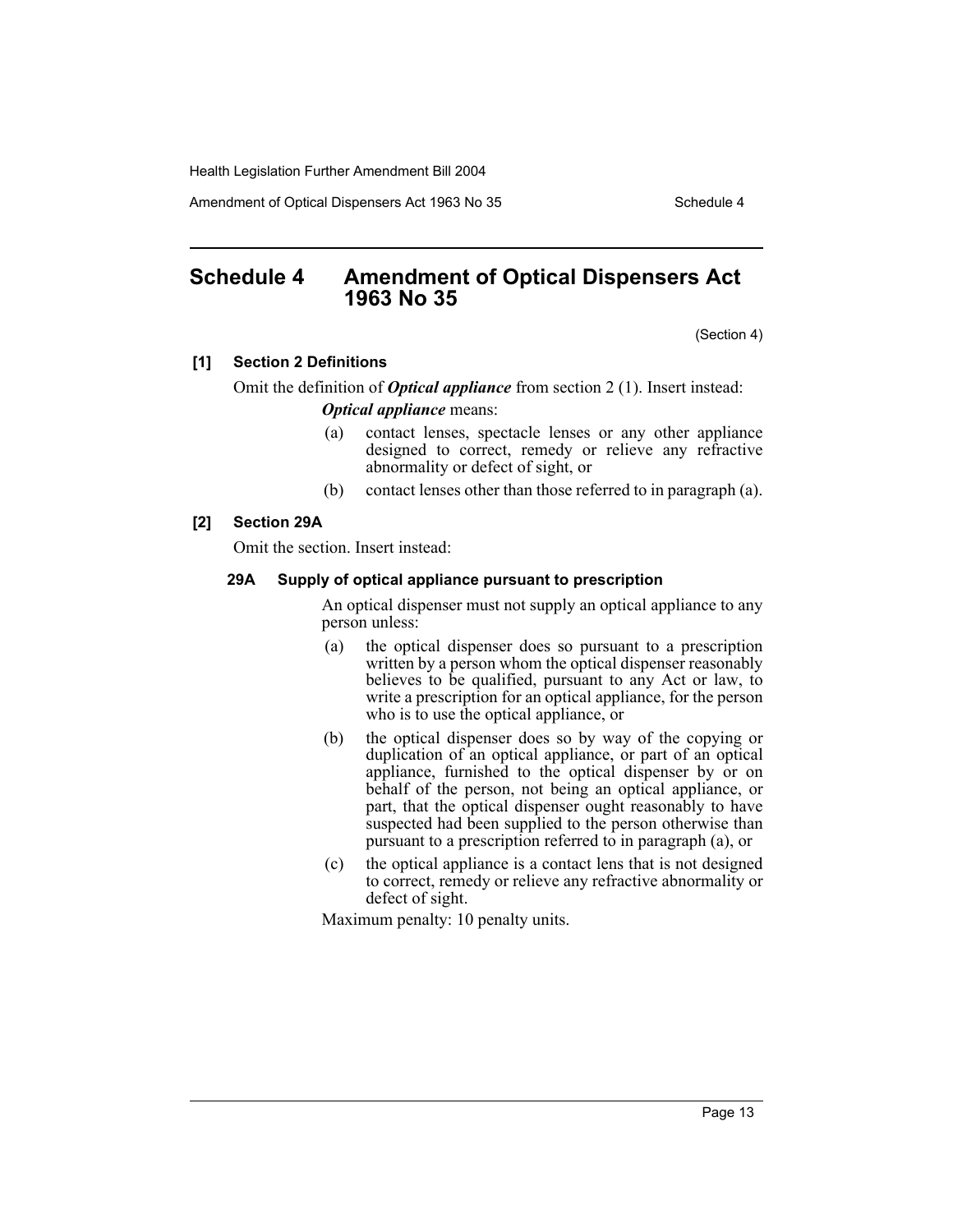Schedule 4 Amendment of Optical Dispensers Act 1963 No 35

#### **[3] Section 36 and Schedule 1**

Insert after section 35:

**36 Savings and transitional provisions**

Schedule 1 has effect.

# **Schedule 1 Savings and transitional provisions**

(Section 36)

### **1 Regulations**

(1) The regulations may contain provisions of a savings or transitional nature consequent on the enactment of the following Acts:

*Health Legislation Further Amendment Act 2004* (but only to the extent that it amends this Act)

- (2) Any such provision may, if the regulations so provide, take effect from the date of assent to the Act concerned or a later date.
- (3) To the extent to which any such provision takes effect from a date that is earlier than the date of its publication in the Gazette, the provision does not operate so as:
	- (a) to affect, in a manner prejudicial to any person (other than the State or an authority of the State), the rights of that person existing before the date of its publication, or
	- (b) to impose liabilities on any person (other than the State or an authority of the State) in respect of anything done or omitted to be done before the date of its publication.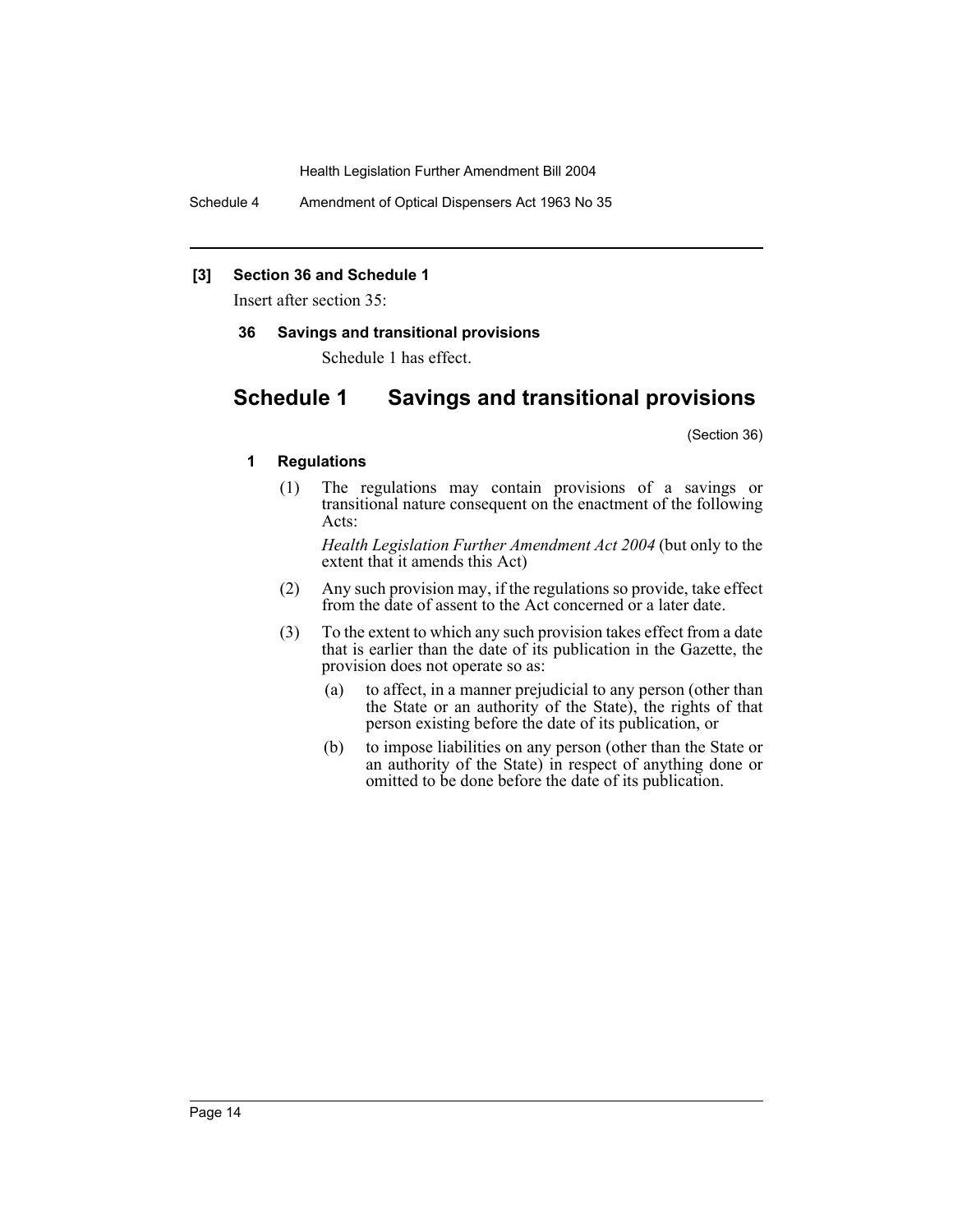Amendment of Public Health Act 1991 No 10 Schedule 5

# **Schedule 5 Amendment of Public Health Act 1991 No 10**

(Section 4)

### **[1] Section 3 Definitions**

Insert in alphabetical order in section 3 (1):

*nursing home* means a facility at which residential care (within the meaning of the *Aged Care Act 1997* of the Commonwealth) is provided and in relation to which any one or more of the following is satisfied:

- (a) a licence was in force, or an approval of an application for a licence in principle was effective, under the *Nursing Homes Act 1988* in relation to the facility immediately before the repeal of that Act,
- (b) residential care is provided at the facility in relation to an allocated place under the *Aged Care Act 1997* of the Commonwealth and that place requires a high level of residential care within the meaning of that Act,
- (c) the facility belongs to a class of facilities prescribed by the regulations.

#### **[2] Section 52**

Omit the section. Insert instead:

#### **52 Nursing requirements for nursing homes**

- (1) A person who operates a nursing home must:
	- (a) ensure that a registered nurse is on duty in the nursing home at all times, and
	- (b) ensure that a registered nurse is appointed as a director of nursing of the nursing home, and
	- (c) ensure that any vacancy in the position of director of nursing of the nursing home is filled within 7 days.

Maximum penalty: 20 penalty units.

(2) The regulations may prescribe the minimum necessary qualifications for a registered nurse to be appointed as a director of nursing at a nursing home.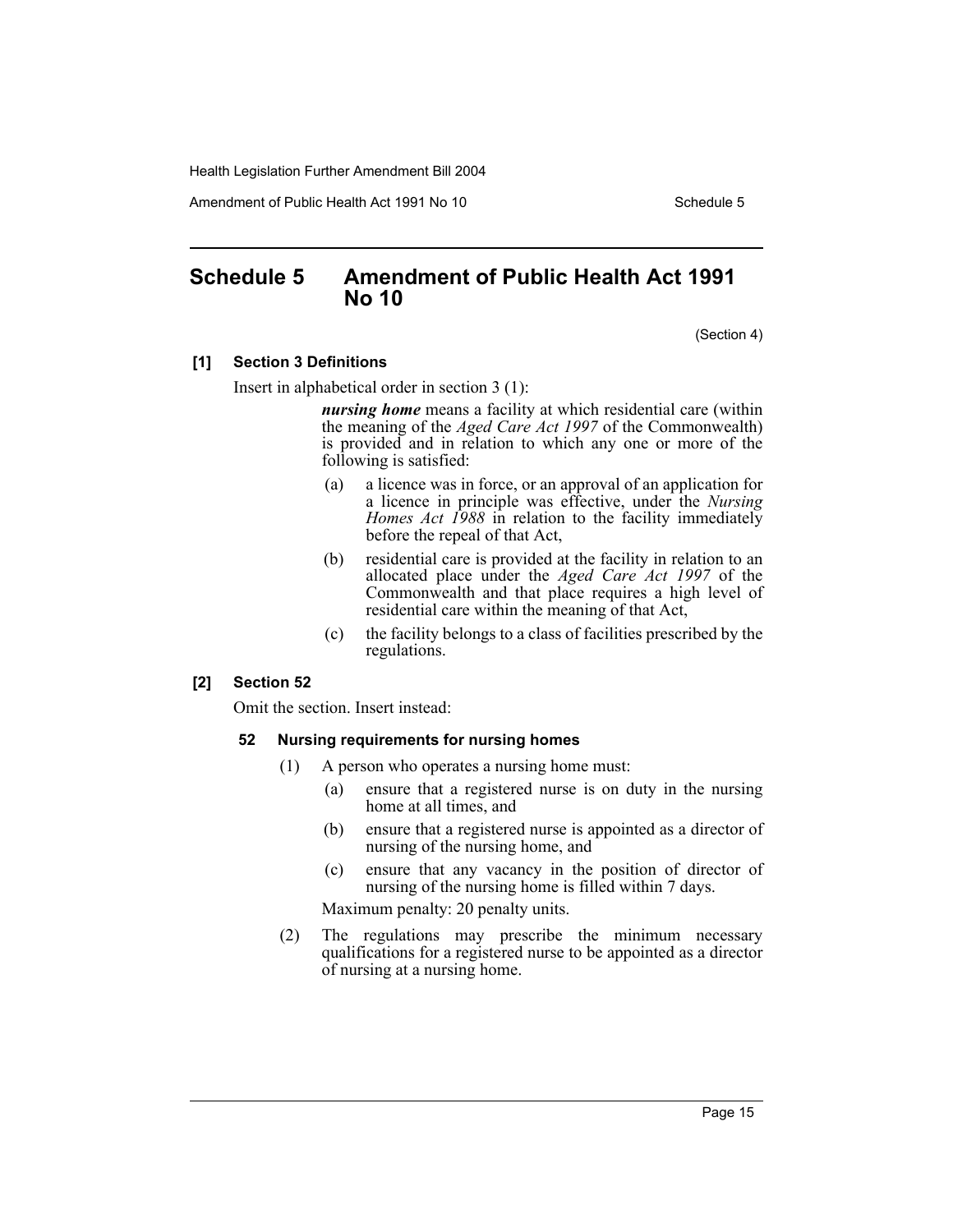Schedule 5 Amendment of Public Health Act 1991 No 10

(3) In this section:

*director of nursing* of a nursing home means the registered nurse responsible for care of the residents of the nursing home.

*registered nurse* has the same meaning as in the *Nurses and Midwives Act 1991*.

# **[3] Section 68 Definitions**

Omit "within the meaning of the *Nursing Homes Act 1988*" from paragraph (e) of the definition of *hospital*.

### **[4] Schedule 4 Savings and transitional provisions**

Insert at the end of clause 1 (2A):

*Health Legislation Further Amendment Act 2004* (but only to the extent that it amends this Act or repeals the *Nursing Homes Act 1988*)

### **[5] Schedule 4, Part 6**

Insert after Part 5:

# **Part 6 Provision consequent on the repeal of the Nursing Homes Act 1988**

#### **19 Reference to nursing homes in other Acts, instruments or documents**

A reference in any other Act, statutory instrument or other document to a nursing home within the meaning of the *Nursing Homes Act 1988* is taken to include a reference to a nursing home within the meaning of this Act.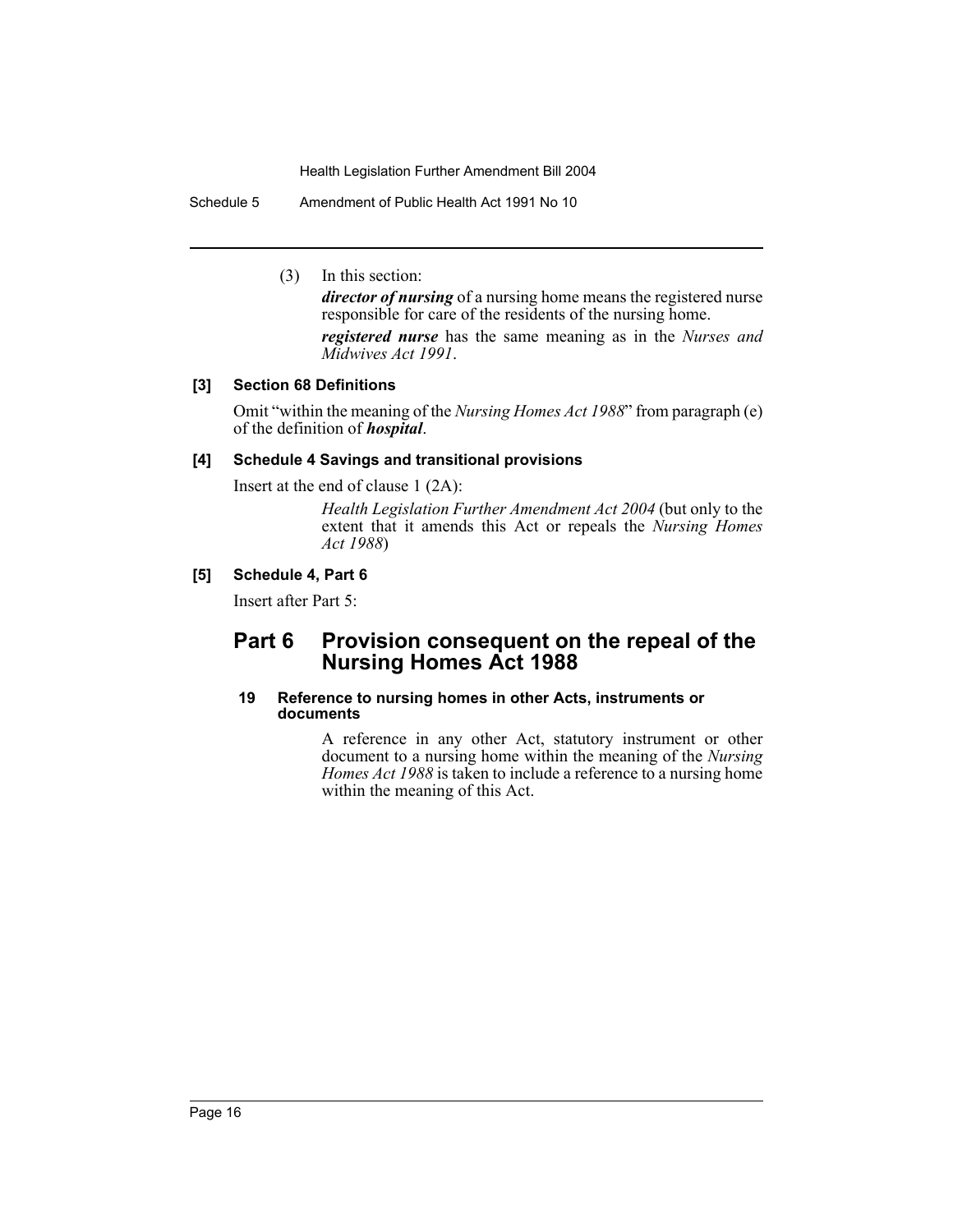Consequential amendment of other Acts and instruments Schedule 6

# **Schedule 6 Consequential amendment of other Acts and instruments**

(Section 4)

### **6.1 Children and Young Persons (Care and Protection) Act 1998 No 157**

### **Section 200 Meaning of "children's service"**

Omit "or a nursing home licensed under the *Nursing Homes Act 1988*" from section 200 (3) (a) (i).

### **6.2 Children and Young Persons (Care and Protection) Regulation 2000**

**Clause 17 Out-of-home care: sec 135**

Omit clause 17 (d).

# **6.3 Children (Care and Protection) Act 1987 No 54**

### **Section 3 Definitions**

Omit "or a nursing home licensed under the *Nursing Homes Act 1988*" from paragraph (a) (ii) of the definition of *exempt premises* in section 3 (1).

# **6.4 Chiropractors Act 2001 No 15**

### **Section 38 Notification of orders to employer and others**

Omit "the *Nursing Homes Act 1988*" from section 38 (1) (d). Insert instead "the *Public Health Act 1991*".

# **6.5 Dental Practice Act 2001 No 64**

# **Sections 56 (1) (d) and 137A (5) (c)**

Omit "the *Nursing Homes Act 1988*" wherever occurring. Insert instead "the *Public Health Act 1991*".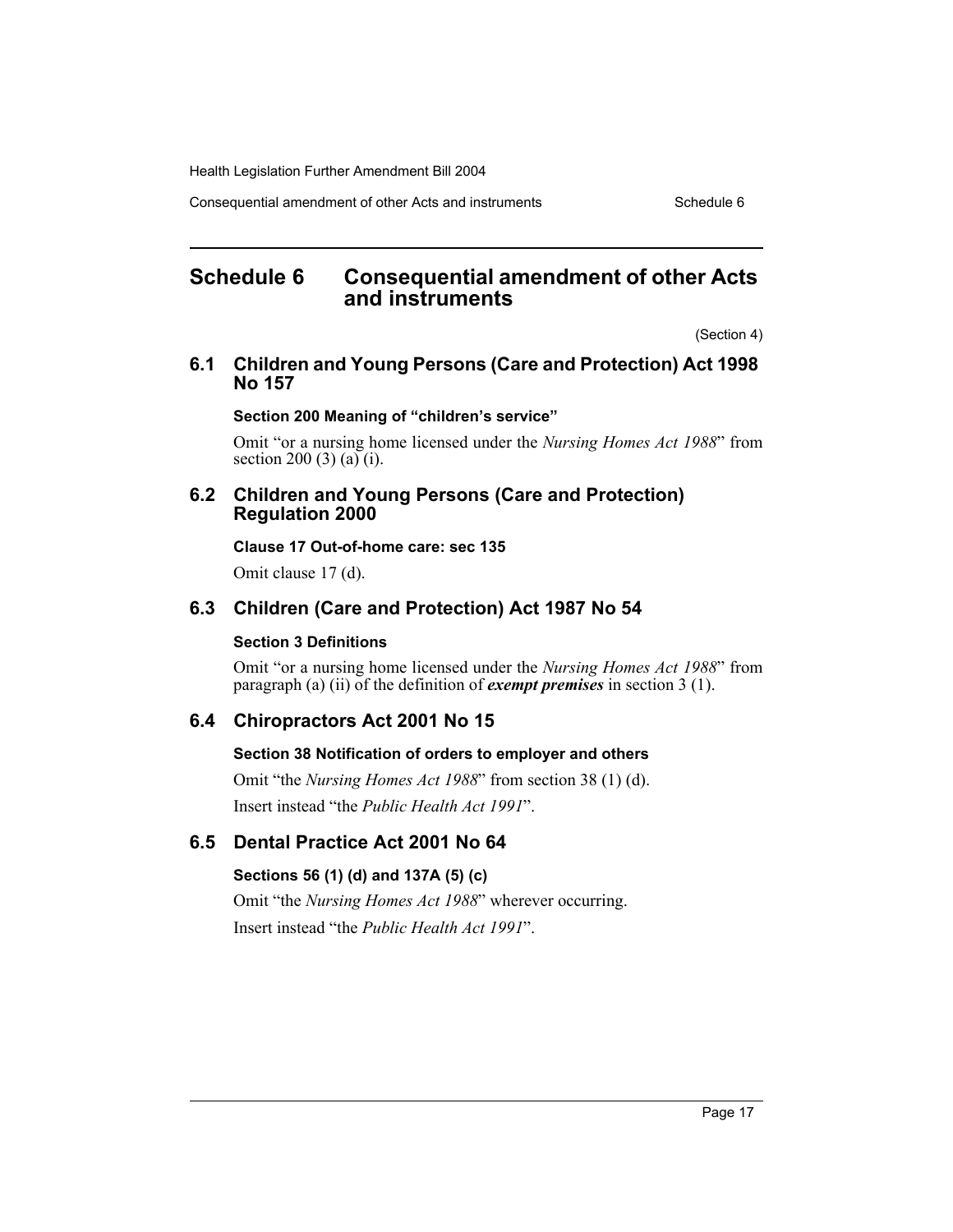Schedule 6 Consequential amendment of other Acts and instruments

# **6.6 Guardianship Act 1987 No 257**

### **Section 3 Definitions**

Omit "licensed under the *Nursing Homes Act 1988*" from paragraph (a) (ii) of the definition of *exempt premises* in section 3 (1).

Insert instead "within the meaning of the *Public Health Act 1991*".

# **6.7 Health Administration Regulation 2000**

# **Clause 12 Prescribed establishments**

Omit "the *Nursing Homes Act 1988*" from clause 12 (b). Insert instead "the *Public Health Act 1991*".

# **6.8 Inclosed Lands Protection Act 1901 No 33**

# **Section 3 Definitions**

Omit "the *Nursing Homes Act 1988*" from paragraph (d) of the definition of *prescribed premises* in section 3 (1).

Insert instead "the *Public Health Act 1991*".

# **6.9 Land Tax Management Act 1956 No 26**

**[1] Section 10 Land exempted from tax** Omit section 10 (1) (g)  $(x)$ .

# **[2] Section 10R Retirement villages—exemption/reduction**

Omit the definition of *nursing home* from section 10R (1).

**[3] Section 10R (2) (c)**

Omit the paragraph.

# **[4] Section 10R (4)**

Omit ", a retirement village or a nursing home,". Insert instead "or a retirement village".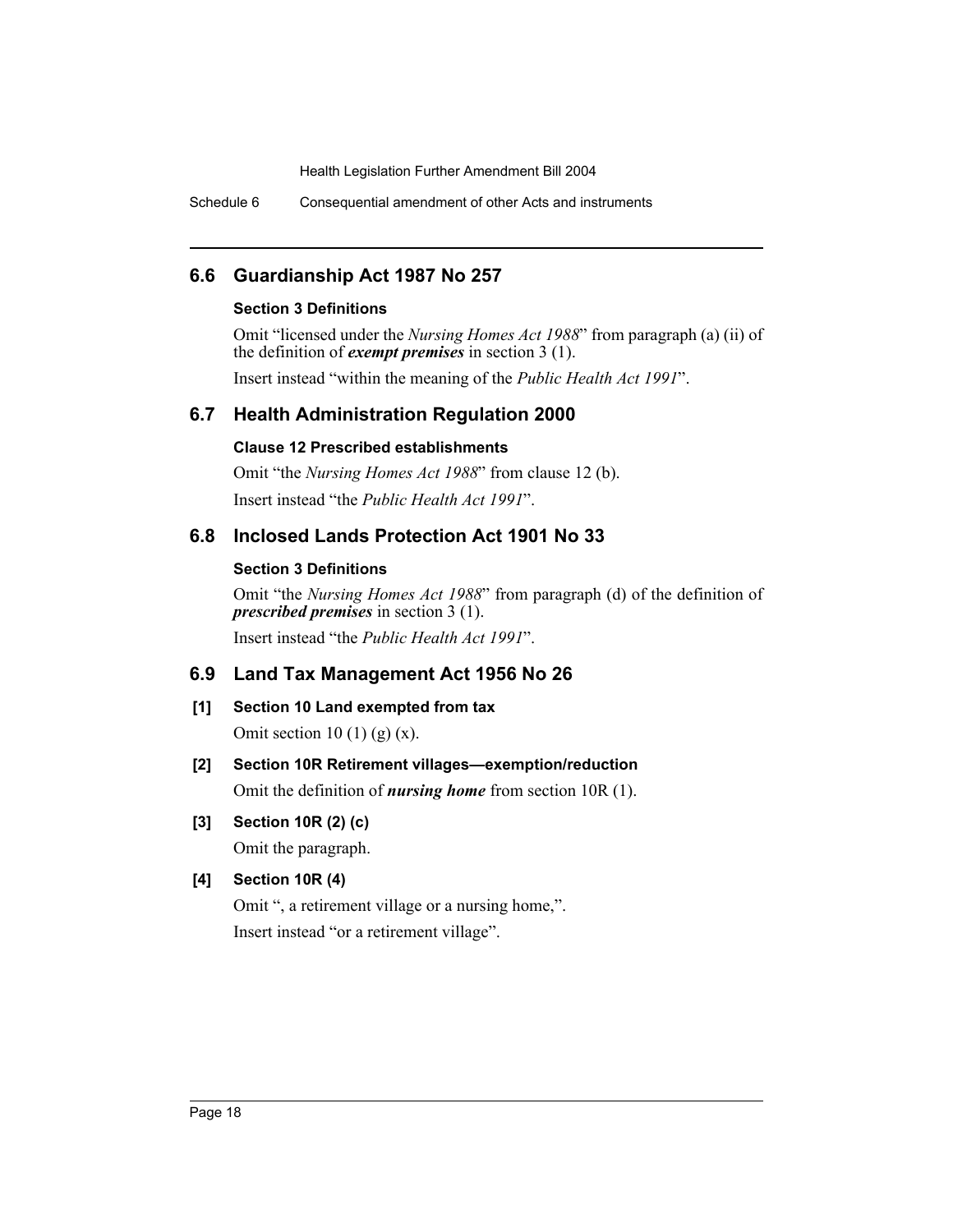Consequential amendment of other Acts and instruments Schedule 6

# **6.10 Liquor Act 1982 No 147**

### **Section 6 Application of Act**

Omit "who is a resident of a nursing home within the meaning of the *Nursing Homes Act 1988*" from section 6 (2) (a).

Insert instead "who is accommodated in a nursing home within the meaning of the *Public Health Act 1991* and who receives nursing care".

# **6.11 Medical Practice Act 1992 No 94**

### **[1] Section 116A Prohibition against directing or inciting overservicing or misconduct**

Omit "the *Nursing Homes Act 1988*" from section 116A (5) (c). Insert instead "the *Public Health Act 1991*".

# **[2] Section 191B Notification of orders to practitioner's employer and others** Omit "the *Nursing Homes Act 1988*" from section 191B (1) (d).

Insert instead "the *Public Health Act 1991*".

# **6.12 Medical Practice Regulation 2003**

# **Clause 5 Records relating to patients**

Omit "the *Nursing Homes Act 1988*" from clause 5 (4) (d). Insert instead "the *Public Health Act 1991*".

# **6.13 Optometrists Act 2002 No 30**

# **Sections 42 (1) (d) and 120A (5) (c)**

Omit "the *Nursing Homes Act 1988*" wherever occurring. Insert instead "the *Public Health Act 1991*".

# **6.14 Osteopaths Act 2001 No 16**

# **Section 38 Notification of orders to employer and others**

Omit "the *Nursing Homes Act 1988*" from section 38 (1) (d). Insert instead "the *Public Health Act 1991*".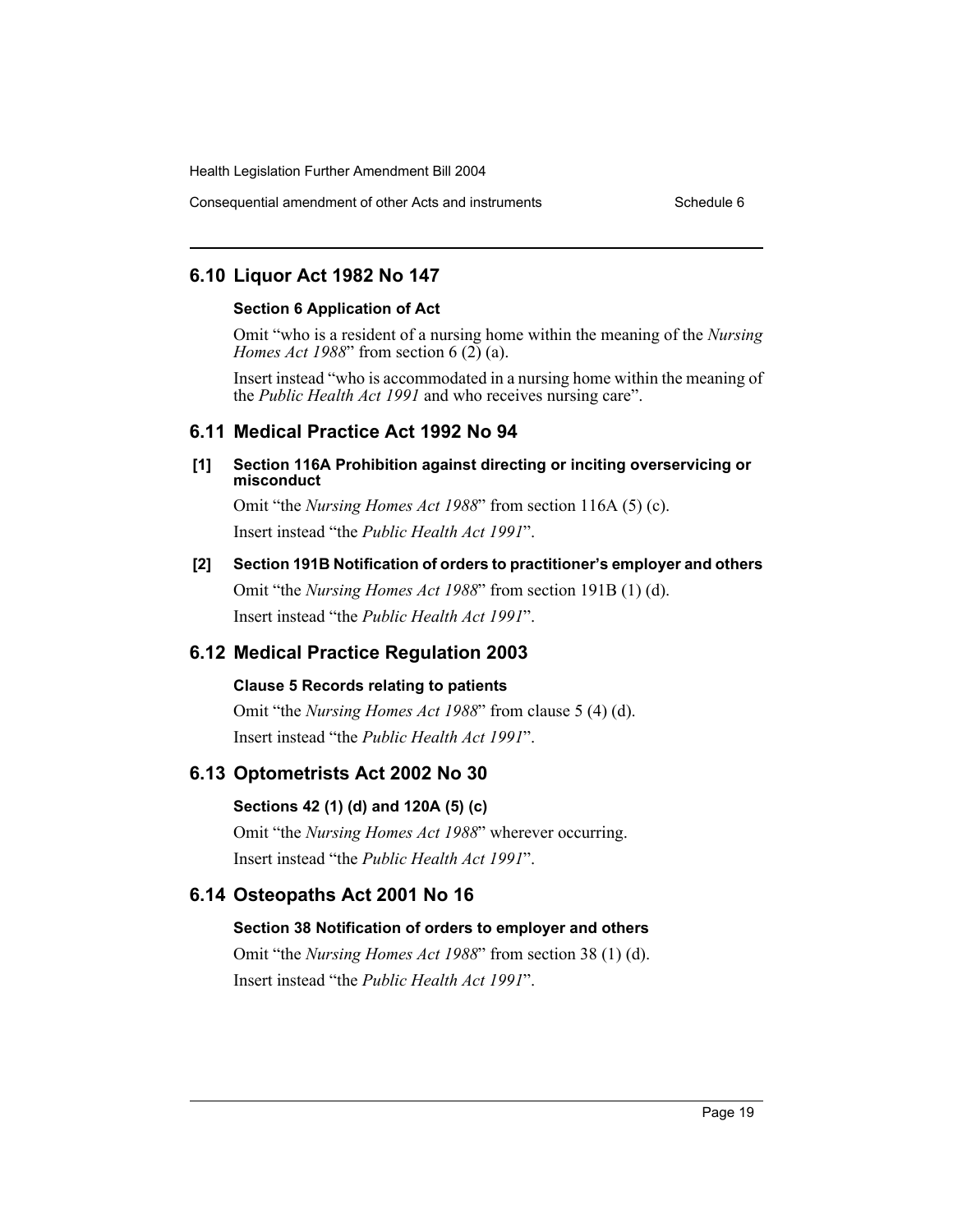Schedule 6 Consequential amendment of other Acts and instruments

# **6.15 Physiotherapists Act 2001 No 67**

### **Section 39 Notification of orders to employer and others**

Omit "the *Nursing Homes Act 1988*" from section 39 (1) (d). Insert instead "the *Public Health Act 1991*".

# **6.16 Podiatrists Act 2003 No 69**

### **Section 38 Notification of orders to employer and others**

Omit "the *Nursing Homes Act 1988*" from section 38 (1) (d). Insert instead "the *Public Health Act 1991*".

# **6.17 Poisons and Therapeutic Goods Regulation 2002**

### **Clause 3 Definitions**

Omit the definition of *nursing home* from clause 3 (1). Insert instead: *nursing home* has the same meaning as in the *Public Health Act 1991*.

# **6.18 Private Hospitals and Day Procedure Centres Act 1988 No 123**

# **[1] Section 3 Definitions**

Omit "the *Nursing Homes Act 1988*" from paragraph (e) of the definition of *day procedure centre* in section 3 (1).

Insert instead "the *Public Health Act 1991*".

# **[2] Section 3 (1), definition of "private hospital"**

Omit "the *Nursing Homes Act 1988*" from paragraph (d) of the definition. Insert instead "the *Public Health Act 1991*".

# **6.19 Psychologists Act 2001 No 69**

# **Section 38 Notification of orders to employer and others**

Omit "the *Nursing Homes Act 1988*" from section 38 (1) (d). Insert instead "the *Public Health Act 1991*".